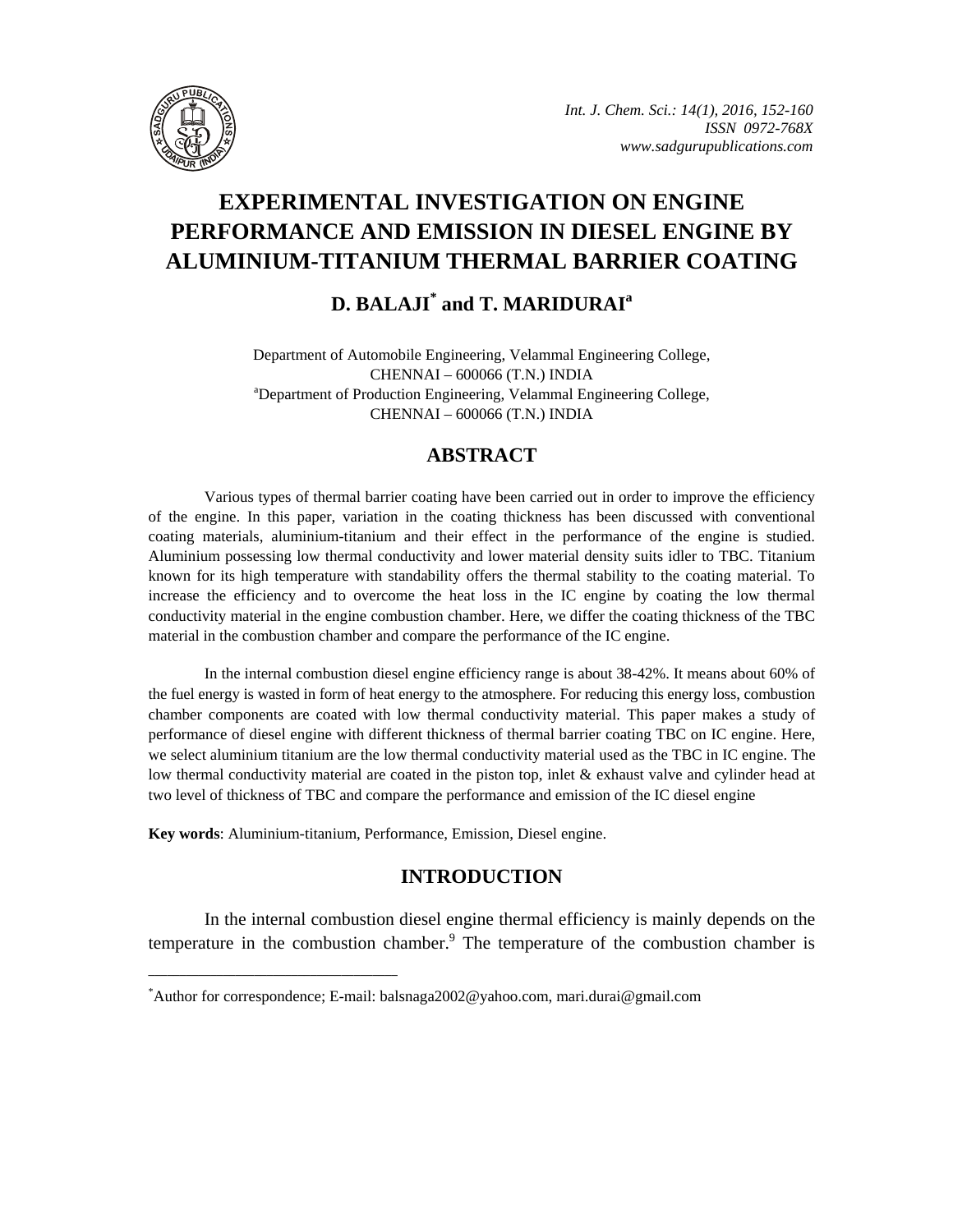increase the thermal efficiency will automatically increase.<sup>7,8</sup> To reduce the heat loss in the combustion chamber, low thermal conductivity material is used to coated in the combustion chamber like cylinder head, inlet & exhaust valves and piston top<sup>1,2</sup>. This will reduce the heat loss from the combustion chamber to the surrounding. On other hand the engine will become Low Heat Rejection (LHR) engine. The combustion chamber temperature will be increased because of arresting the heat transfer from the engine to the surrounding<sup>3</sup>.

In this project, the aluminium-titanium Al-Ti was selected as the thermal barrier coating TBC is coated in the piston top, inlet  $\&$  exhaust vales and cylinder head.<sup>4,16</sup> The method of coating the thermal barrier material is plasma spray technique and evaluates the performance changes according to the thickness level of TBC in the engine<sup>5,6</sup> and also discuss about the emission<sup>13</sup>. Later on the TBC thickness level is changed and evaluated the performance and emission of the LHR diesel engine.

In the project, we get a clear view about the TBC thickness level various and their performance and emission evaluation various.<sup>17</sup> The various level of performance different in the varying the level of TBC thickness. The tentative range thickness of TBC is 0.5 mm and 1 mm in the engine.<sup>10,11</sup> The final result will be the comparatively study of performance and emission of IC diesel engine.

Finally, the readings were noted brake power, specific fuel consumption, hydrocarbon, oxides of nitrogen, carbon monoxide. These results are evaluated in the graphs manner. They are Study state condition, 0.5 mm TBC & 1 mm TBC.



**Fig. 1: Engine set up**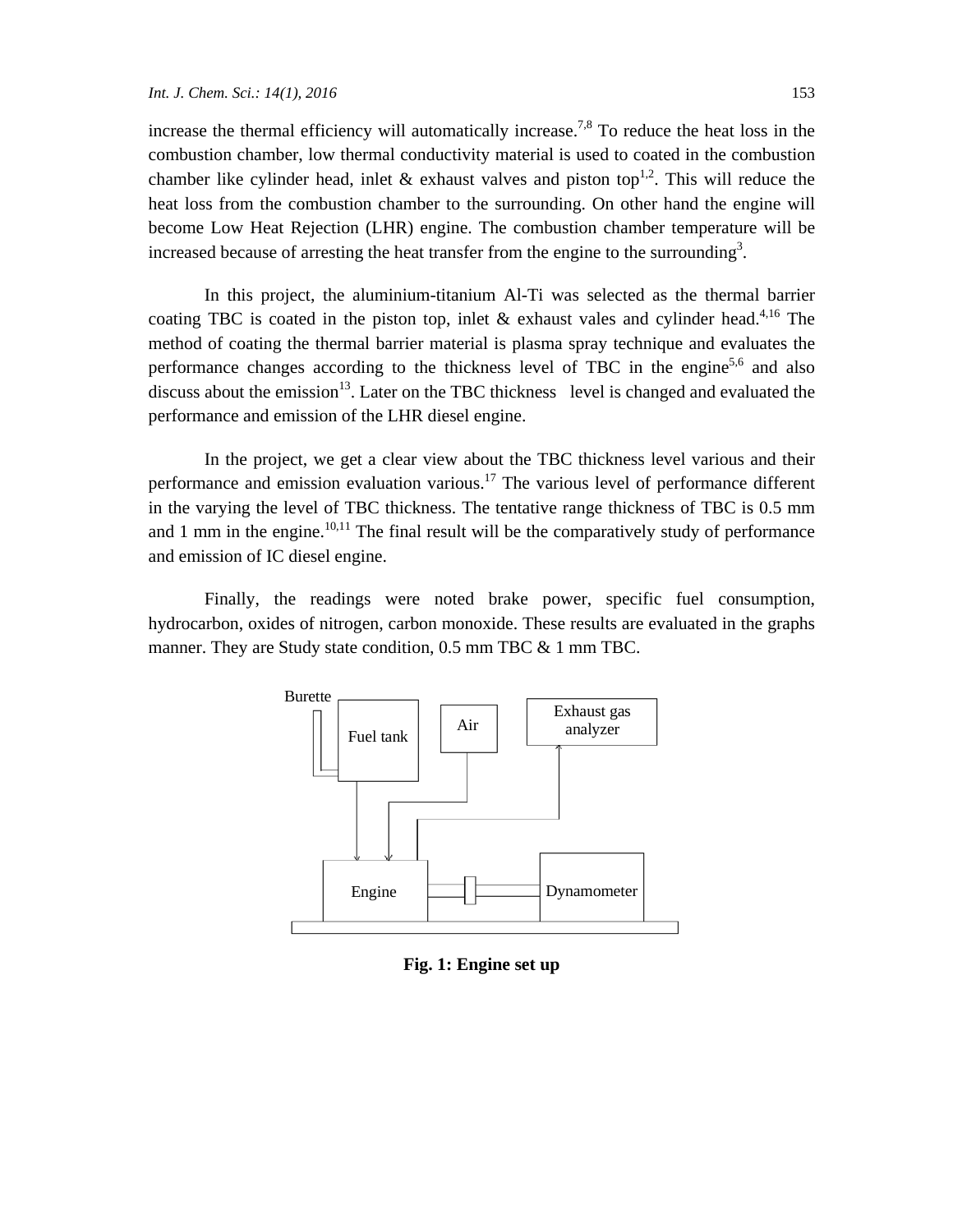| <b>Engine model</b>      | <b>Kirloskar TV1 engine</b> |
|--------------------------|-----------------------------|
| Engine type              | Vertical, four stroke       |
| Fuel used                | Diesel                      |
| Bore diameter            | 80 mm                       |
| Stroke length            | $110 \text{ mm}$            |
| Brake power              | 3.728 KW                    |
| Compression ratio        | 16:1                        |
| Speed                    | 1500 RPM                    |
| Injection type           | Direct injection            |
| Cooling                  | <b>WATER</b>                |
| Engine power             | 5 bhp                       |
| No of cylinder           | 1                           |
| Injection pressure       | 210 <sub>bar</sub>          |
| Specific gravity of fuel | 0.8275                      |
| Calorific value          | $42000$ Kj/Kg               |

#### **Table 1: Engine specification**

#### **Plasma spray technique**

A high temperature plasma stream is created by non-transferred plasma arc within the torch. Many gases may be ionized this way, argon or nitrogen with small additions of hydrogen and helium are popular choices.<sup>12,15</sup>

In an ionized gas, free electrons have been stripped from the atoms and recombination releases very significant thermal energy. The plasma stream can reach temperatures of 10,000-50,000 degrees Fahrenheit.

The sizes of the aluminium-titanium are less than 10 microns. Due to the high temperature the barrier materials are deposited in the engine materials with high bond. This bond is not affected by the operating temperature and pressure inside the combustion chamber of the IC diesel engine.

The arrangements of the plasma spray coating method are shown in the Fig. 2. Plasma gas is passed between the anode and cathode the high temperature flame will be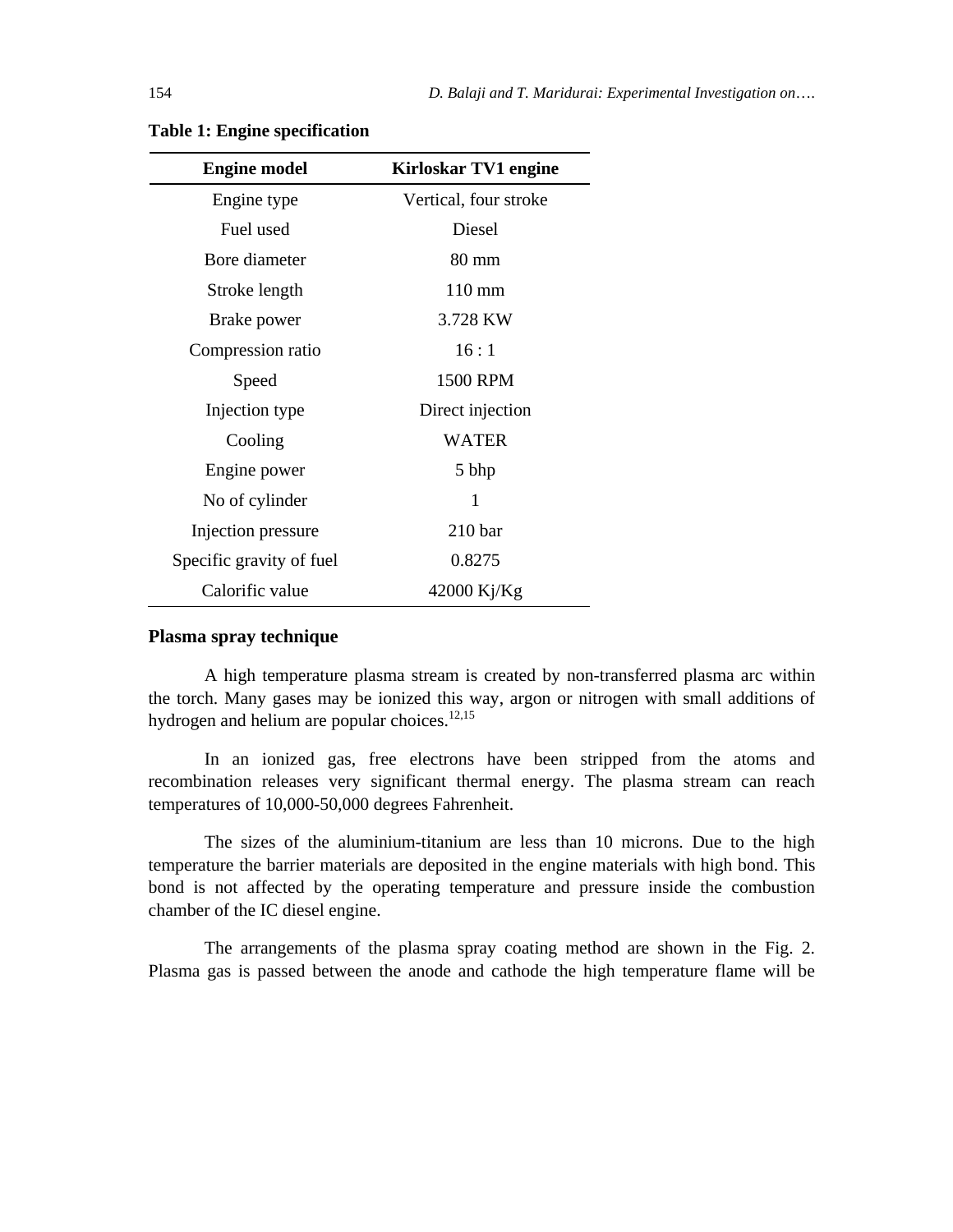produced. The powered form of aluminium-titanium is passed in the flame the powder material are coated in the working surface with high bonding



**Fig. 2: Plasma spray technique** 

#### **Total fuel comsumption**

The total fuel consumption values are obtained from the formula. This means after coating the engine the TFC is considerably reduced. The different between of the TBC thickness the range of engine total fuel consumption are shown in the Fig.



**Fig. 3: % of load Vs TFC** 

#### **Specific fuel consumption**

Specific fuel consumption is the ratio of the total fuel consumption to the brake power. The specific fuel consumption of the engine is reduced after the thermal barriers coating.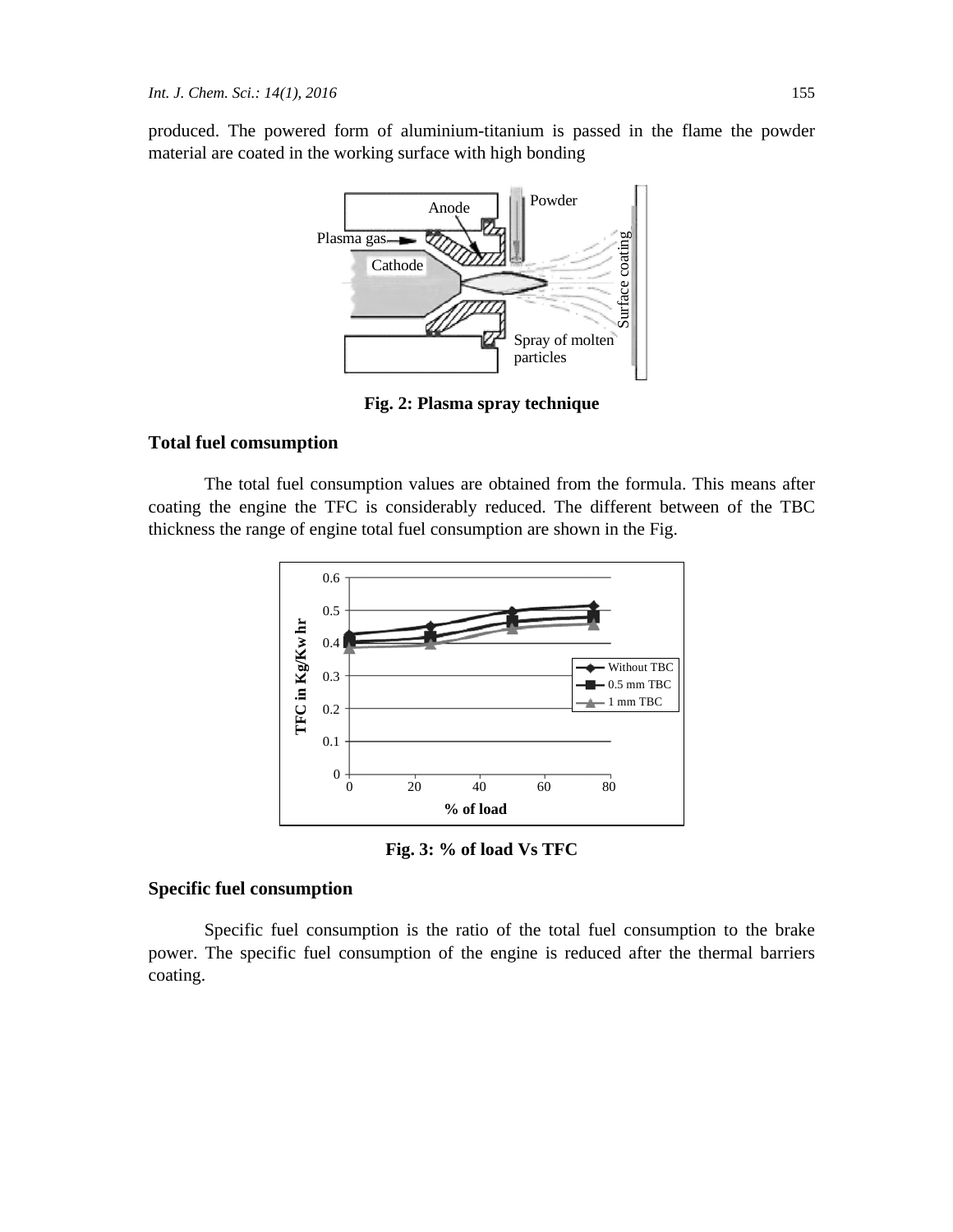

**Fig. 4: % of Load Vs SFC** 

#### **Brake thermal efficiency**

The brake thermal efficiency is finding by the formula. The brake thermal efficiency is mainly based on the temperature inside the combustion chamber. If the temperature is increased in the combustion chamber the efficiency is increased, if the operating temperature is decreased the efficiency is also decreased.



**Fig. 5: % of Load Vs brake thermal efficiency** 

#### **Hydrocarbon**

Concentration of the exhaust in parts per million (ppm). = Unburned petrol represents the amount of unburned fuel due to incomplete combustion exiting through the exhaust. This is a necessary evil. We don't want it so try to keep it as low as possible. An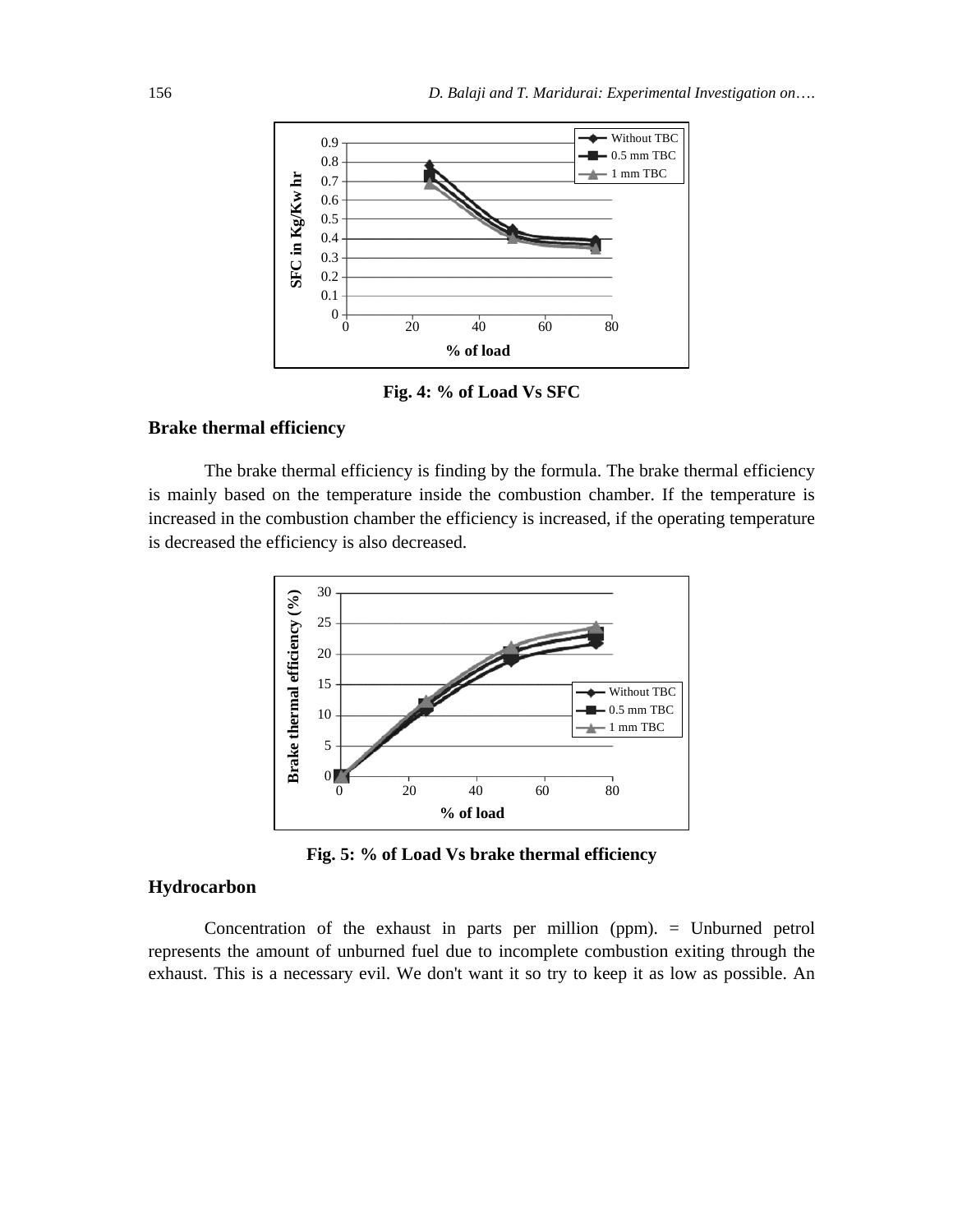approximate relationship between the percentage of wasted fuel through incomplete combustion and the ppm of HC is about 1/200 (1.0% partially burned fuel produces 200 ppm HC,  $10\% = 2000$  ppm HC,  $0.1\% = 20$  ppm HC).



**Fig. 6: % of load Vs hydrocarbon** 

#### **Oxides of nitrogen**

This is only seen by a 5-gas analyser; only seen with dynamometer or engine under load. NOx emissions rise and fall in a reverse pattern to HC emissions. As the mixture becomes leaner more of the HC's are burnt, but at high temperatures and pressures (under load) in the combustion chamber there will be excess  $O_2$  molecules which combine with the nitrogen to create NOx. NOx increases in proportion to the ignition timing advance, irrespective of variations in A/F ratio.



**Fig. 7: % of Load Vs oxides of nitrogen**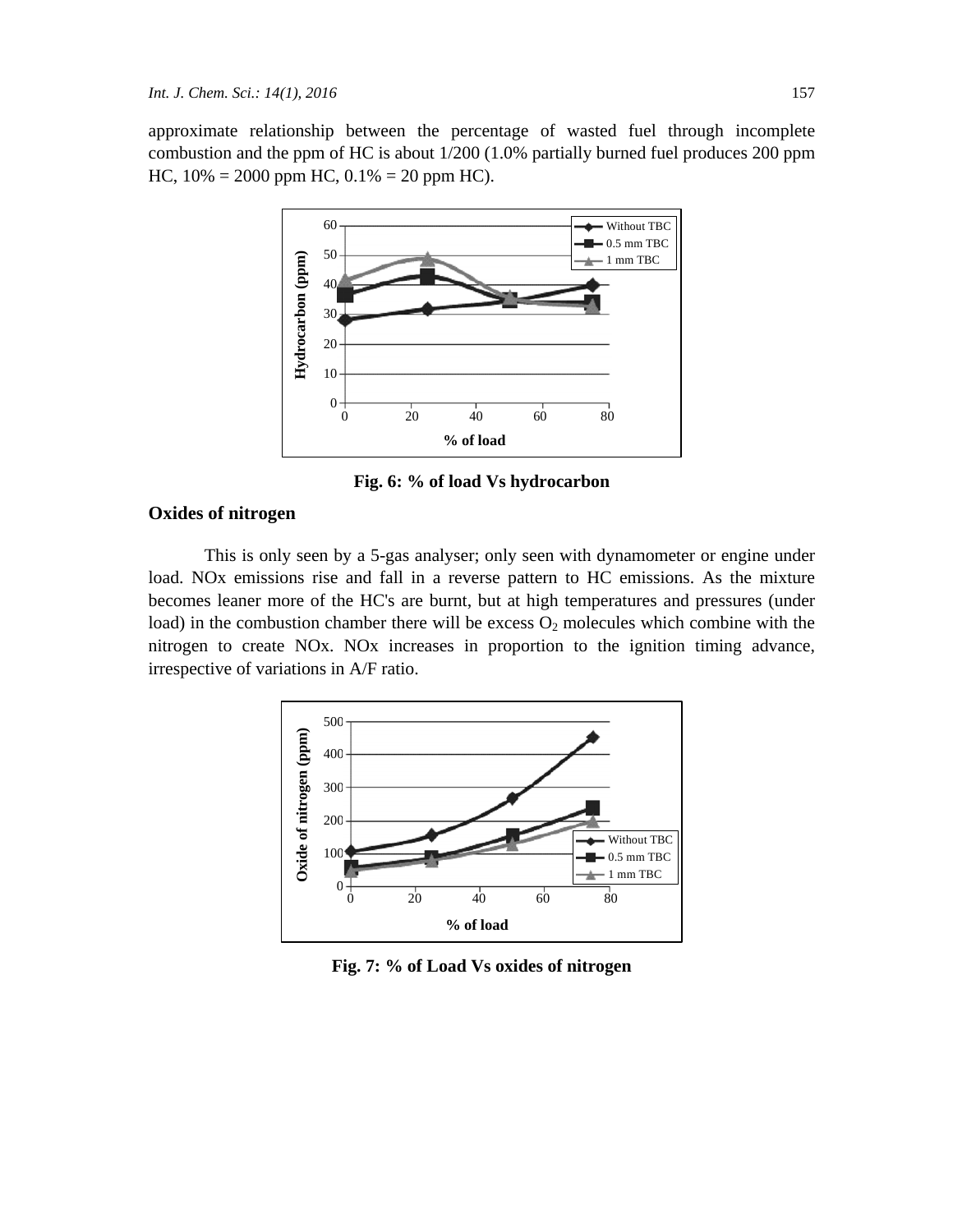This gas is related to the exhaust gas detoxification systems (in conjunction with Co and HC), exhaust gas recirculation systems. Those systems bring some of the inert (processed) exhaust gas back in to the engine to be burned again. This time around this gas has no  $O_2$  extra molecules and prevents high combustion temperatures and further increase in NOx formation. NOx is very dangerous lethal gas and air pollutant.

#### **Carbon monoxide**

Concentration of the exhaust in percent of the total sample. = Partially Burned Petrol, This is the petrol that has combusted, but not completely. This gas is formed in the cylinders when there is incomplete combustion and an excess of fuel. Therefore, excessive CO contents are always a sign of an overly rich mixture preparation. (The CO should have become  $CO_2$  but did not have the time or enough  $O_2$  to became real  $CO_2$  so it is exhausted as CO instead.) CO is Highly Poisonous Odorless Gas. It always works in well ventilated areas.



**Fig. 8: % of Load Vs carbon monoxide** 

#### **CONCLUSION**

In this paper, the advantages and disadvantages of several materials for use as thermal barrier coatings in diesel engines were reviewed. A multi-layer system is a promising approach to satisfy the competing requirements of the coating. The thicknesses of the different layers must be optimized to minimize the stresses under service conditions.

The result is compared with the condition of the engine performance and emissions are1 mm TBC compared with different level TBC in the same engine. The positive results are came like decreases of SFC and TFC. Increases in the brake thermal efficiency and the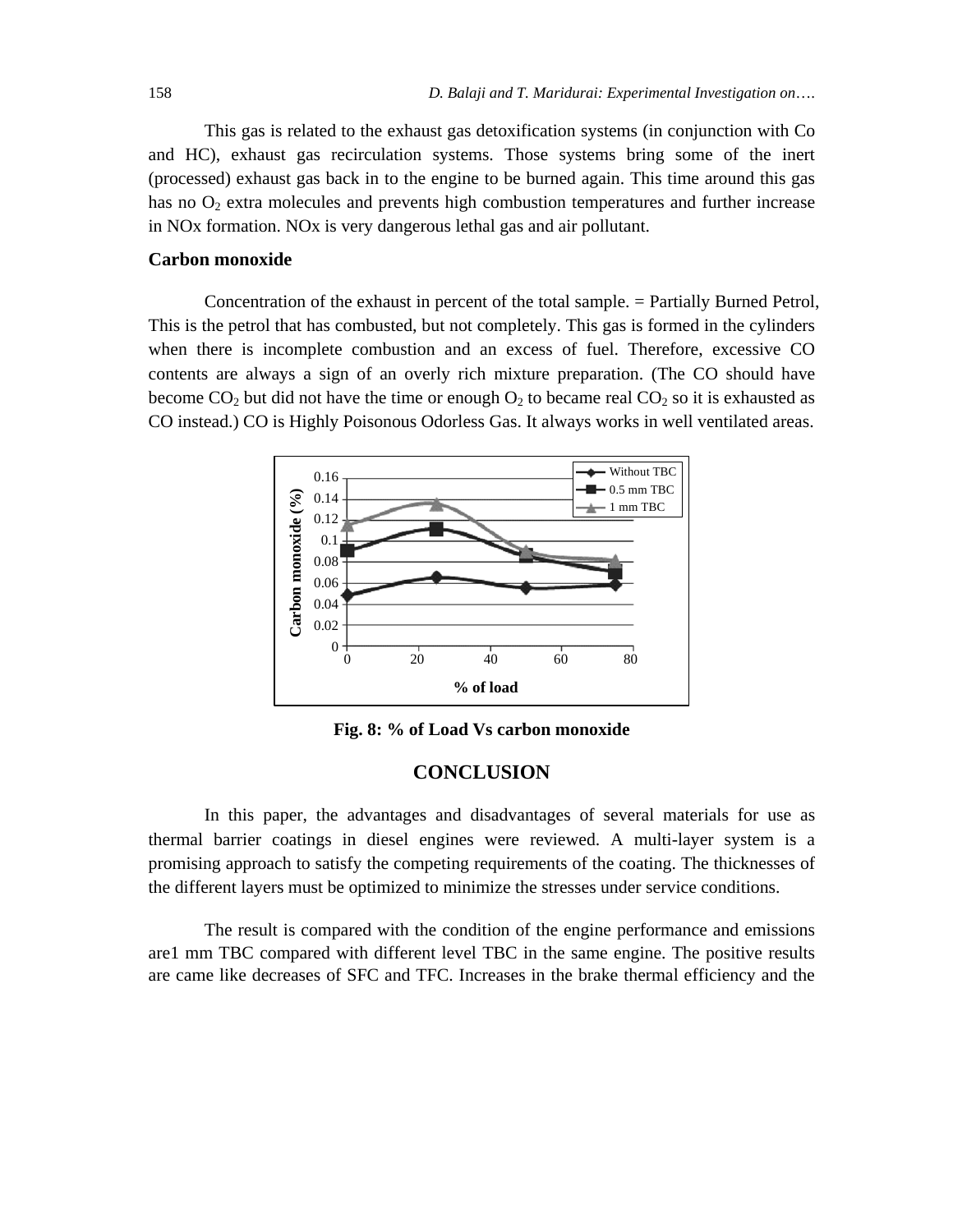emissions are reduced after coating the engine. This will give the better performance of the engine compared to the steady state condition of the single cylinder, four stroke, water cooled, direct ignition diesel engine. The graphs show the better understanding of the performance results of the engine with different thickness of TBC.

#### **REFERENCES**

- 1. R. L Jones, Thermal Barrier Coatings, in Metallurgical and Ceramic Coatings, Chapman & Hall, London (1996).
- 2. U. Schultz et al., Some Recent Trends in Research and Technology of Advanced Thermal Barrier Coatings, Aerospace Sci. Technol., **7**, 73-80 (2003).
- 3. S. Jaichandar and P. Tamilporai, Low Heat Rejection Engines An Overview, SAE World Congress Detroit, Michigan, March 3-6 (2003).
- 4. M. Cerit, V. Ayhan, A. Parlak and H. Yasar, Thermal Analysis of a Partially Ceramic Coated Piston: Effect on Cold Start HC Emission in a Spark Ignition Engine, Appl. Thermal Engg., **31**, 336-341 (2011).
- 5. B. Rajendra Prasath, P. Tamilporai and Mohd. F. Shabir, Analysis of Combustion, Performance and Emission Characteristics of Low Heat Rejection Engine using Biodiesel, Int. J. Thermal Sci., **49**, 2483-2490 (2010).
- 6. M. F. Shabir, P. Tamilporai and B. Rajendra Prasath, Analysis of Combustion, Performance and Emission Characteristics of Turbocharged LHR Extended Expansion DI Diesel Engine, World Academy of Sci. Engg. Technol., **61** (2010).
- 7. L. Kamo and M. Woods, Thermal Barrier Coatings for Monolithic Ceramic Low Heat Rejection Diesel Engine Components, SAE 2000 World Congress Detroit, Michigan, March, 6-9 (2000).
- 8. A. Tricoire, B. Kjellman, J. Wigren, M. Vanvolsem and L. Aixala, Insulated Piston Heads for Diesel Engines, J. Thermal Spray Technol., **18(2)**, 217.
- 9. S. H. Chan and K. A. Khor, The Effect of Thermal Barrier Coated Piston Crown on Engine Characteristics, J. Mater. Engg. Performance, **9(1)** (2000).
- 10. A. D. Jadhav, N. P, Padture, E. H. Jordan, M. Gell, P. Miranzo and E. R. Fuller Jr, Low Thermal-Conductivity Plasma-Sprayed Thermal Barrier Coatings, Engineered Microstructures, **54**, 3343-3349 (2006).
- 11. A. P. Sathiyagnanam, C. G. Saravanan and S. Dhandapani, Effect of Thermal-Barrier Coating Plus Fuel Additive for Reducing Emission from Di Diesel Engine, Proceedings of the World Congress on Engg., London, UK, **2**, WCE 2010, June 30 - July 2 (2010).